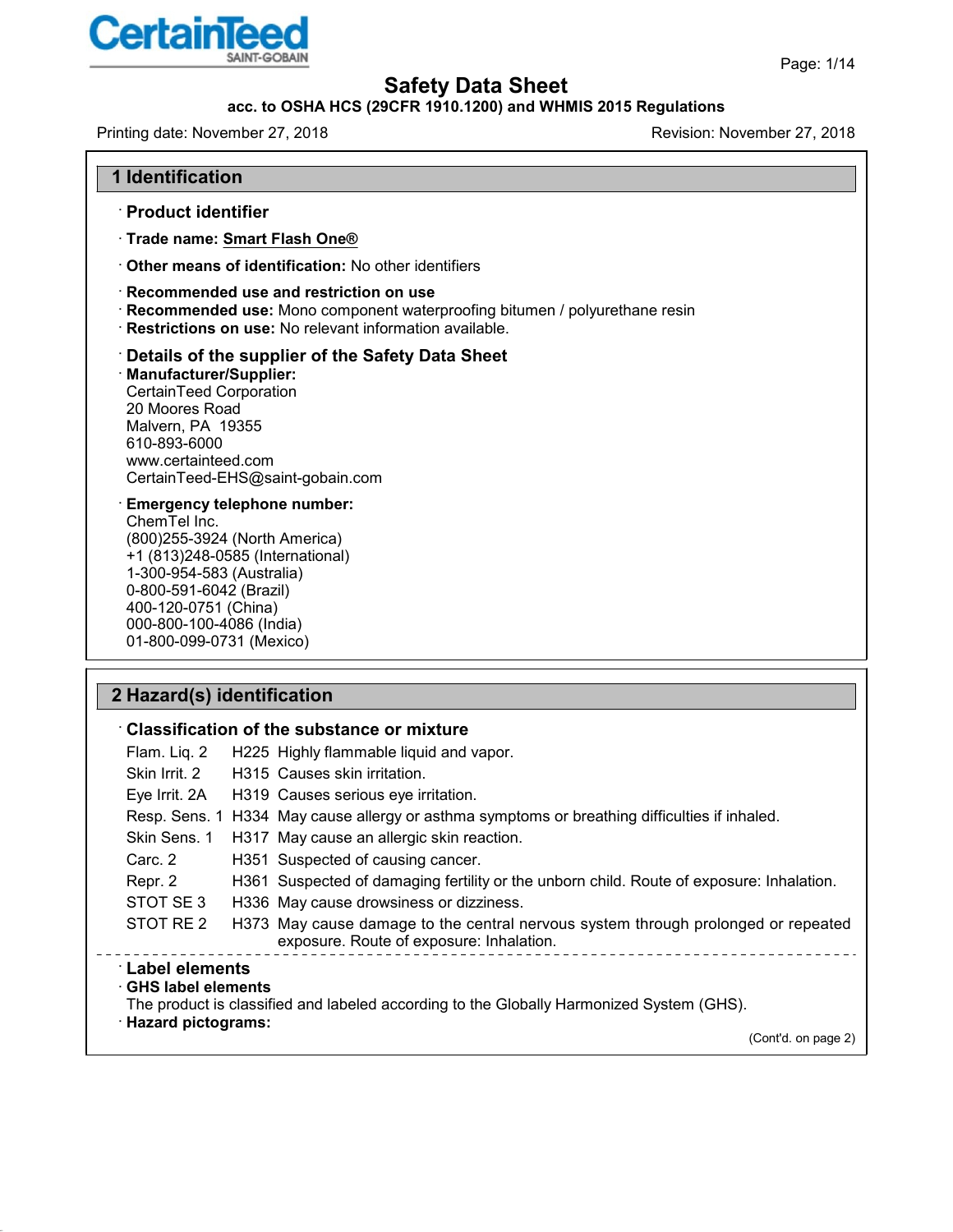### **acc. to OSHA HCS (29CFR 1910.1200) and WHMIS 2015 Regulations**

Printing date: November 27, 2018 **Printing date: November 27, 2018** 

**Trade name: Smart Flash One®**

|                                     | (Cont'd. of page 1)                                                                                                                 |
|-------------------------------------|-------------------------------------------------------------------------------------------------------------------------------------|
|                                     |                                                                                                                                     |
|                                     |                                                                                                                                     |
| GHS02 GHS07 GHS08                   |                                                                                                                                     |
|                                     |                                                                                                                                     |
| Signal word: Danger                 |                                                                                                                                     |
| · Hazard statements:                |                                                                                                                                     |
|                                     | H225 Highly flammable liquid and vapor.                                                                                             |
| H315 Causes skin irritation.        |                                                                                                                                     |
| H319 Causes serious eye irritation. |                                                                                                                                     |
|                                     | H334 May cause allergy or asthma symptoms or breathing difficulties if inhaled.                                                     |
|                                     | H317 May cause an allergic skin reaction.                                                                                           |
| H351 Suspected of causing cancer.   |                                                                                                                                     |
|                                     | H361 Suspected of damaging fertility or the unborn child. Route of exposure: Inhalation.<br>H336 May cause drowsiness or dizziness. |
|                                     | H373 May cause damage to the central nervous system through prolonged or repeated exposure. Route                                   |
| of exposure: Inhalation.            |                                                                                                                                     |
| · Precautionary statements:         |                                                                                                                                     |
| P201                                | Obtain special instructions before use.                                                                                             |
| P202                                | Do not handle until all safety precautions have been read and understood.                                                           |
| P210                                | Keep away from heat/sparks/open flames/hot surfaces. - No smoking.                                                                  |
| P233                                | Keep container tightly closed.                                                                                                      |
| P240                                | Ground/bond container and receiving equipment.                                                                                      |
| P <sub>241</sub>                    | Use explosion-proof electrical/ventilating/lighting/equipment.                                                                      |
| P242                                | Use only non-sparking tools.                                                                                                        |
| P243                                | Take precautionary measures against static discharge.                                                                               |
| P260                                | Do not breathe vapors.                                                                                                              |
| P264                                | Wash thoroughly after handling.                                                                                                     |
| P271<br>P272                        | Use only outdoors or in a well-ventilated area.<br>Contaminated work clothing must not be allowed out of the workplace.             |
| P280                                | Wear protective gloves/protective clothing/eye protection.                                                                          |
| P285                                | In case of inadequate ventilation wear respiratory protection.                                                                      |
|                                     | P303+P361+P353 If on skin (or hair): Take off immediately all contaminated clothing. Rinse skin with                                |
|                                     | water/shower.                                                                                                                       |
| P304+P340                           | IF INHALED: Remove person to fresh air and keep comfortable for breathing.                                                          |
|                                     | P305+P351+P338 IF IN EYES: Rinse cautiously with water for several minutes. Remove contact lenses, if                               |
|                                     | present and easy to do. Continue rinsing.                                                                                           |
| P308+P313                           | IF exposed or concerned: Get medical advice/attention.                                                                              |
| P333+P313                           | If skin irritation or rash occurs: Get medical advice/attention.                                                                    |
| P337+P313                           | If eye irritation persists: Get medical advice/attention.                                                                           |
| P342+P311                           | If experiencing respiratory symptoms: Call a poison center/doctor.                                                                  |
| P363                                | Wash contaminated clothing before reuse.                                                                                            |
| P370+P378                           | In case of fire: Use foam, powder, or carbon dioxide for extinction.                                                                |
| P403+P235                           | Store in a well-ventilated place. Keep cool.                                                                                        |
| P405<br>P501                        | Store locked up.                                                                                                                    |
|                                     | Dispose of contents/container in accordance with local/regional/national/international<br>regulations.                              |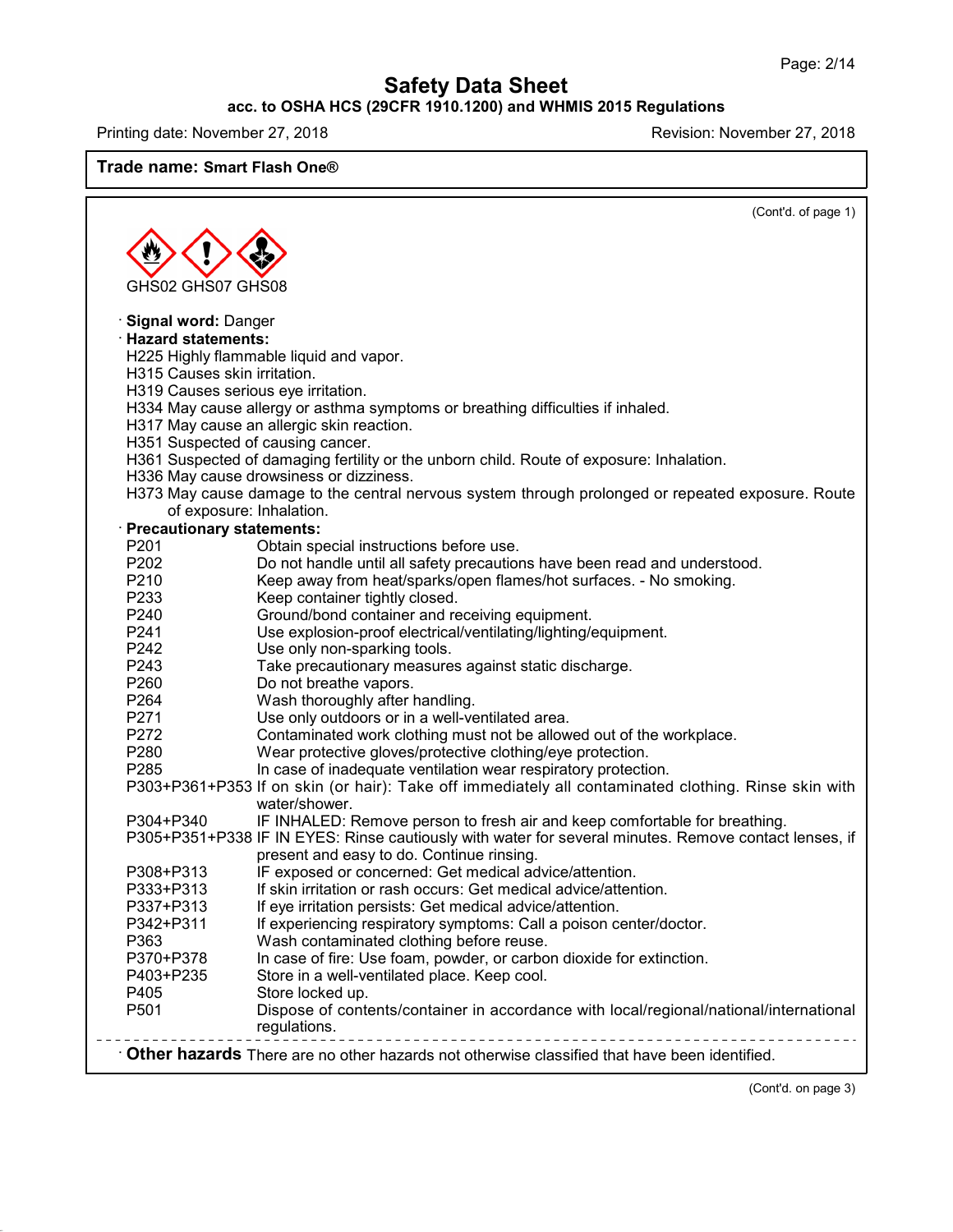### **acc. to OSHA HCS (29CFR 1910.1200) and WHMIS 2015 Regulations**

Printing date: November 27, 2018 Revision: November 27, 2018

**Trade name: Smart Flash One®**

(Cont'd. of page 2)

| <b>Components:</b> |                                                                                                                                                                                                                             |              |
|--------------------|-----------------------------------------------------------------------------------------------------------------------------------------------------------------------------------------------------------------------------|--------------|
| 8052-42-4 Asphalt  | Carc. 2, H351                                                                                                                                                                                                               | 10-40%       |
| $108 - 88 - 3$     | Toluene<br><b>♦ Flam. Lig. 2, H225</b><br>◈ Repr. 2, H361; STOT RE 2, H373; Asp. Tox. 1, H304<br>Skin Irrit. 2, H315; STOT SE 3, H336                                                                                       | $7 - 13%$    |
|                    | 78-93-3 butanone<br><b>♦ Flam. Lig. 2, H225</b><br>$\langle$ Eye Irrit. 2A, H319; STOT SE 3, H336                                                                                                                           | $5 - 10%$    |
|                    | 108-65-6 2-methoxy-1-methylethyl acetate<br><b> ◆ Flam. Lig. 3, H226</b>                                                                                                                                                    | $0.5 - 1.5%$ |
|                    | 101-68-8 4,4'-methylenediphenyl diisocyanate<br>Resp. Sens. 1, H334; STOT RE 2, H373<br>$\langle \cdot \rangle$ Acute Tox. 4, H332; Skin Irrit. 2, H315; Eye Irrit. 2A, H319; Skin Sens. 1, H317;<br><b>STOT SE 3, H335</b> | $0.1 - 1\%$  |
|                    | 4083-64-1 4-isocyanatosulphonyltoluene<br>$\diamond$ Resp. Sens. 1, H334<br>Skin Irrit. 2, H315; Eye Irrit. 2A, H319; STOT SE 3, H335                                                                                       | $0.1 - 1%$   |

# **4 First-aid measures**

48.0

#### · **Description of first aid measures** · **After inhalation:** Supply fresh air. Provide oxygen treatment if affected person has difficulty breathing. If experiencing respiratory symptoms: Call a doctor. In case of unconsciousness place patient stably in side position for transportation. · **After skin contact:** Wash with soap and water. If skin irritation or rash occurs: Get medical advice/attention. · **After eye contact:** Immediately remove contact lenses if possible. Rinse opened eye for several minutes under running water. If symptoms persist, consult a doctor. · **After swallowing:** Rinse out mouth and then drink plenty of water. Do not induce vomiting; immediately call for medical help. · **Most important symptoms and effects, both acute and delayed:** Asthma attacks Breathing difficulty **Dizziness** (Cont'd. on page 4)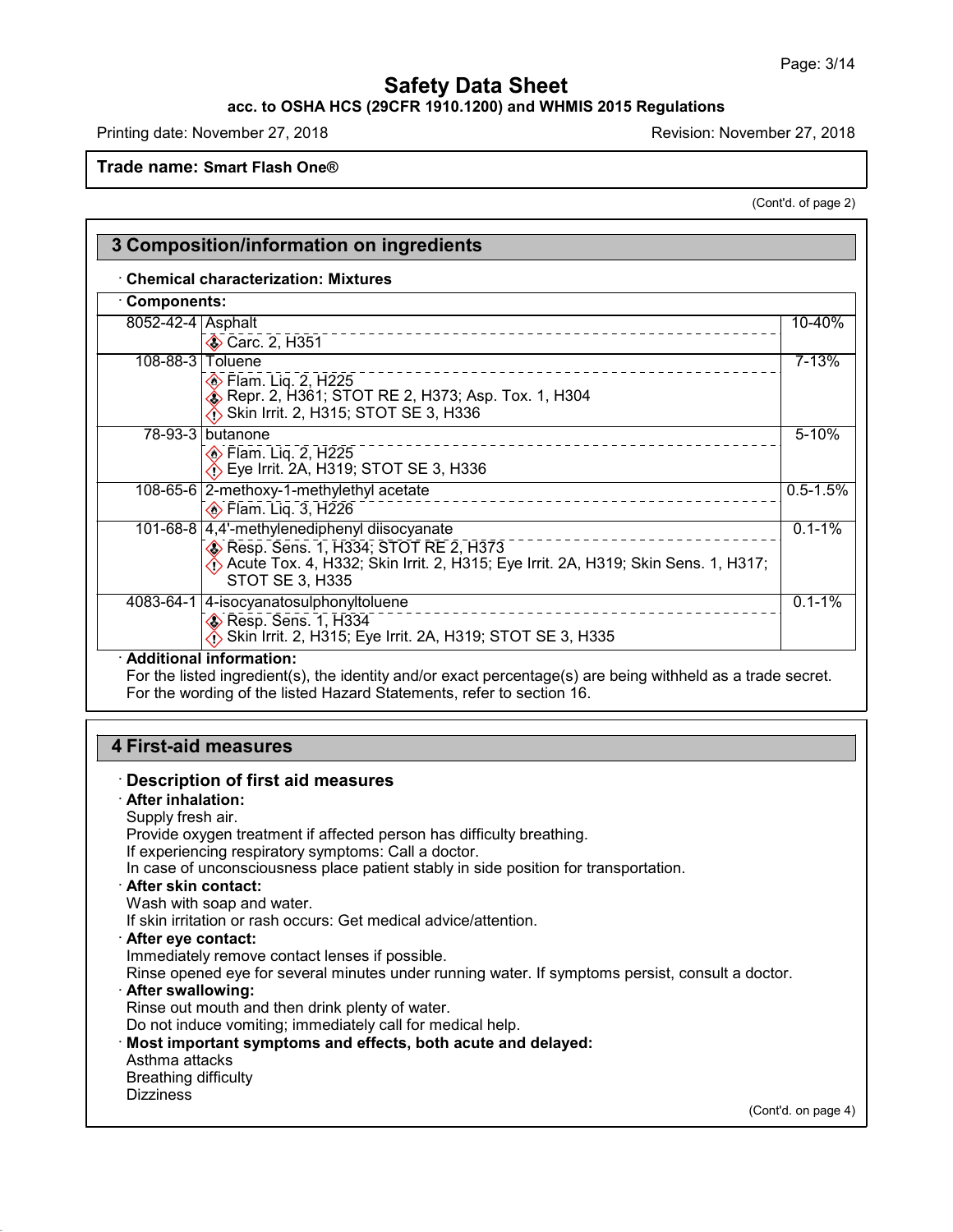#### **acc. to OSHA HCS (29CFR 1910.1200) and WHMIS 2015 Regulations**

Printing date: November 27, 2018 Revision: November 27, 2018

**Trade name: Smart Flash One®**

48.0

(Cont'd. of page 3)

**Coughing** Allergic reactions Irritant to skin and mucous membranes. Causes eye irritation. Gastric or intestinal disorders when ingested. · **Danger:** Danger of impaired breathing. May cause drowsiness or dizziness. May cause damage to the central nervous system through prolonged or repeated exposure. Route of exposure: Inhalation. Suspected of damaging fertility or the unborn child. Route of exposure: Inhalation. Suspected of causing cancer. · **Indication of any immediate medical attention and special treatment needed:** Medical supervision for at least 48 hours. Contains 4,4'-methylenediphenyl diisocyanate, 4-isocyanatosulphonyltoluene. May produce an allergic reaction. Severe allergic skin reaction, bronchial spasms and anaphylactic shock are possible. Treat skin and mucous membrane with antihistamine and corticoid preparations. In cases of irritation to the lungs, initial treatment with cortical steroid inhalants. If necessary oxygen respiration treatment. **5 Fire-fighting measures** · **Extinguishing media** · **Suitable extinguishing agents:** Gaseous extinguishing agents Carbon dioxide Fire-extinguishing powder Foam Water fog / haze · **For safety reasons unsuitable extinguishing agents:** Water spray Water stream. · **Special hazards arising from the substance or mixture** Highly flammable liquid and vapor. During heating or in case of fire poisonous gases are produced. · **Advice for firefighters** · **Protective equipment:** Wear self-contained respiratory protective device. Wear fully protective suit. · **Additional information:** Eliminate all ignition sources if safe to do so. Cool endangered containers with water fog. **6 Accidental release measures**

· **Personal precautions, protective equipment and emergency procedures** Ensure adequate ventilation.

(Cont'd. on page 5)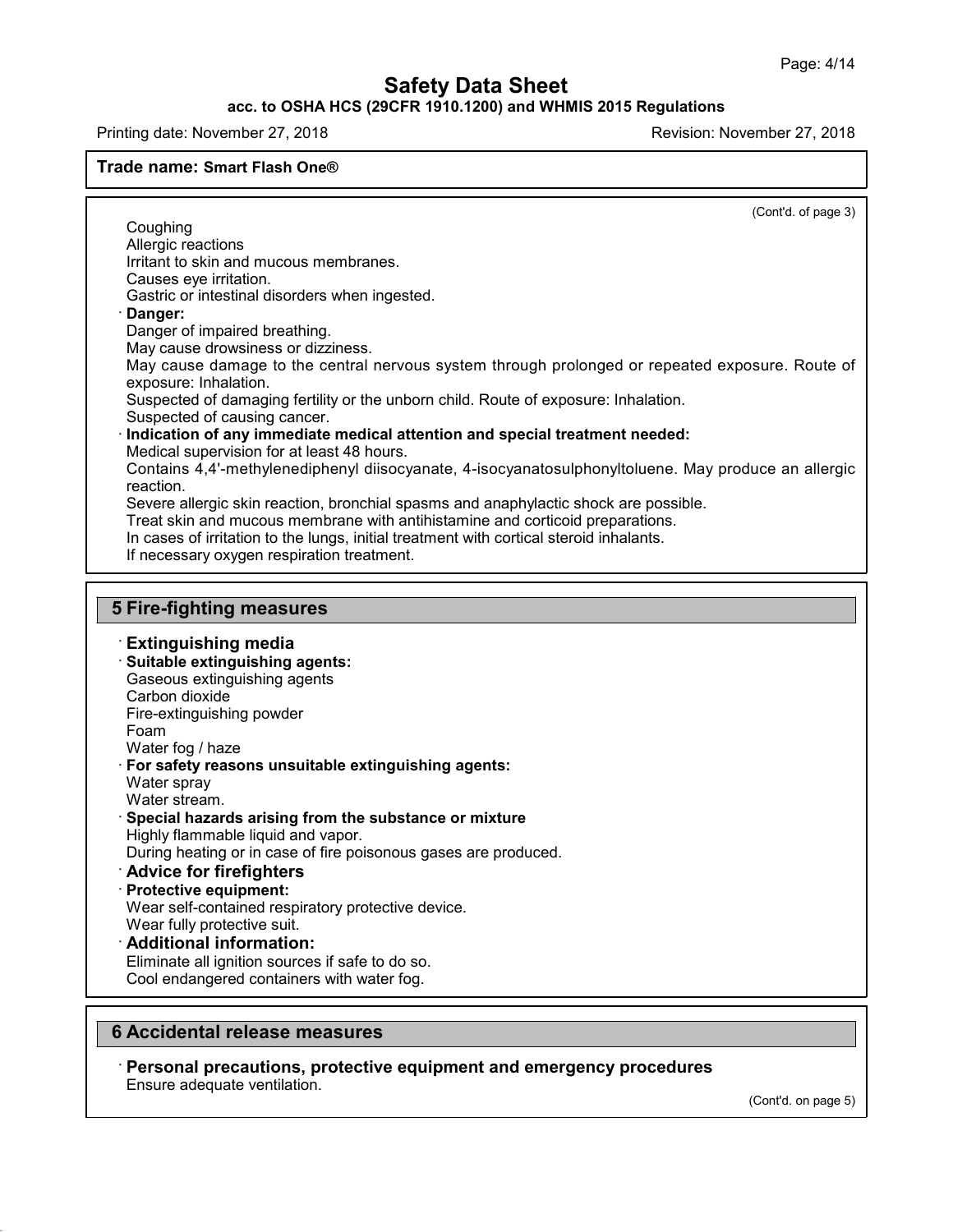**acc. to OSHA HCS (29CFR 1910.1200) and WHMIS 2015 Regulations**

Printing date: November 27, 2018 Revision: November 27, 2018

#### **Trade name: Smart Flash One®**

(Cont'd. of page 4)

Keep away from ignition sources.

Wear protective equipment. Keep unprotected persons away.

For large spills, use respiratory protective device against the effects of fumes/dust/aerosol.

Isolate area and prevent access.

· **Environmental precautions** Do not allow to enter sewers/ surface or ground water.

### · **Methods and material for containment and cleaning up**

Absorb with non-combustible liquid-binding material (sand, diatomite, acid binders, universal binders). Send for recovery or disposal in suitable receptacles.

### · **Reference to other sections**

See Section 7 for information on safe handling. See Section 8 for information on personal protection equipment. See Section 13 for disposal information.

### **7 Handling and storage**

#### · **Handling**

#### · **Precautions for safe handling:**

Avoid splashes or spray in enclosed areas.

Use only in well ventilated areas.

Avoid contact with the eyes and skin.

Open and handle receptacle with care.

Keep out of reach of children.

#### · **Information about protection against explosions and fires:**

Highly flammable liquid and vapor.

Keep ignition sources away - Do not smoke.

Protect against electrostatic charges.

Keep respiratory protective device available.

Flammable gas-air mixtures may be formed in empty containers/receptacles.

# · **Conditions for safe storage, including any incompatibilities**

· **Requirements to be met by storerooms and receptacles:**

Avoid storage near extreme heat, ignition sources or open flame.

Store in cool, dry conditions in well sealed receptacles.

#### · **Information about storage in one common storage facility:** Store away from foodstuffs.

Do not store together with oxidizing and acidic materials.

· **Specific end use(s)** No relevant information available.

### **8 Exposure controls/personal protection**

#### · **Control parameters**

| Components with limit values that require monitoring at the workplace: |                                                                                             |  |
|------------------------------------------------------------------------|---------------------------------------------------------------------------------------------|--|
| 8052-42-4 Asphalt                                                      |                                                                                             |  |
| REL (USA)                                                              | Ceiling limit value: 5* mg/m <sup>3</sup><br>*15-min; See Pocket Guide App. A               |  |
| TLV (USA)                                                              | Long-term value: 0.5* mg/m <sup>3</sup><br>*inh. fraction; as benzene-soluble aerosol; BEIp |  |
|                                                                        | (Cont'd. on page 6)                                                                         |  |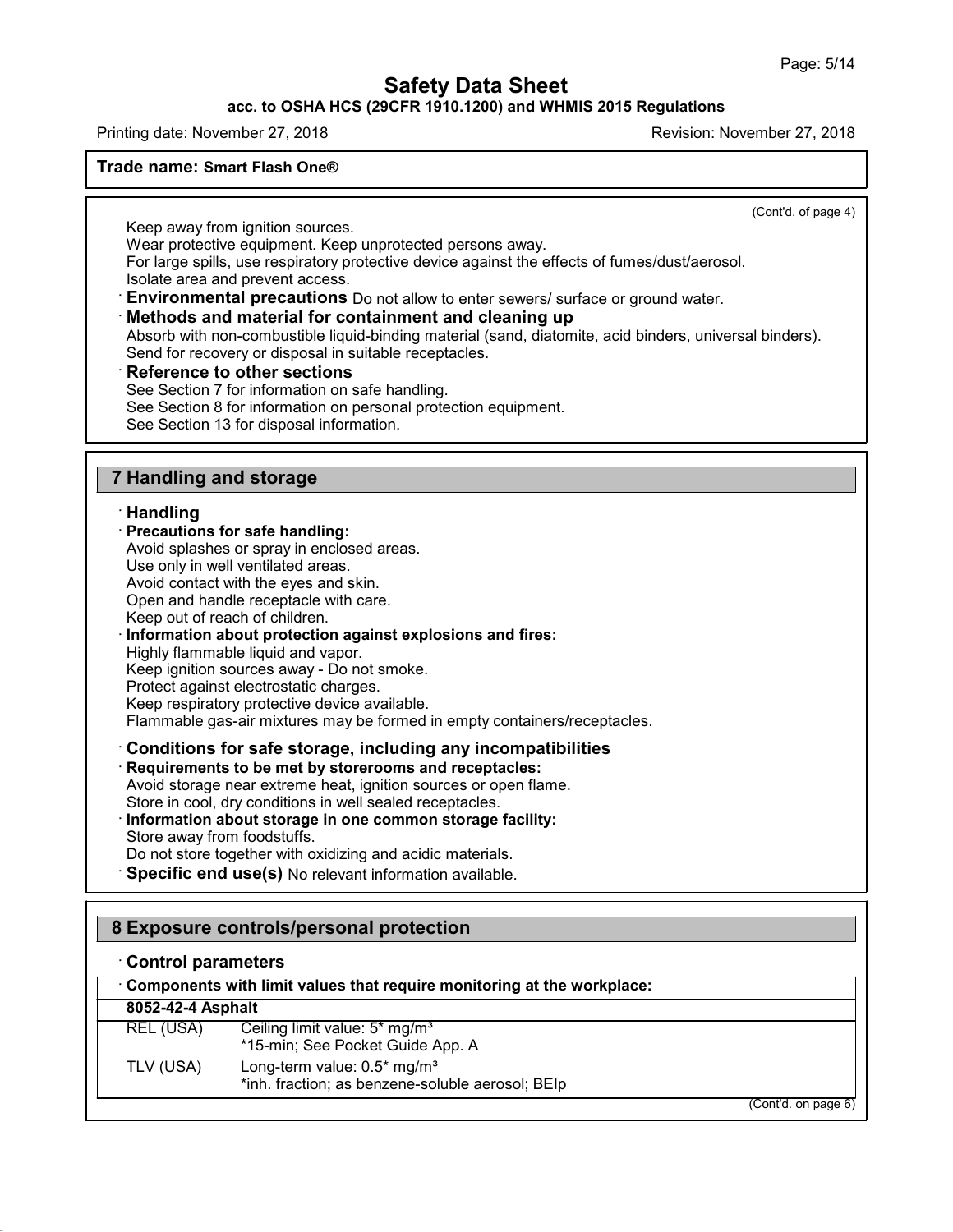#### **acc. to OSHA HCS (29CFR 1910.1200) and WHMIS 2015 Regulations**

Printing date: November 27, 2018 **Printing date: November 27, 2018** 

**Trade name: Smart Flash One®**

|                   | (Cont'd. of page 5)                                                                                                              |
|-------------------|----------------------------------------------------------------------------------------------------------------------------------|
| EL (Canada)       | Long-term value: 0.5 mg/m <sup>3</sup><br>inhalable; IARC 2A: oxidized; IARC 2B: straight-run                                    |
| EV (Canada)       | Long-term value: 0.5 mg/m <sup>3</sup><br>fume, as benzene-soluble aerosol, inhalable                                            |
| LMPE (Mexico)     | Long-term value: 0.5* mg/m <sup>3</sup><br>A4, IBEp;*fracción inhalable                                                          |
| 108-88-3 Toluene  |                                                                                                                                  |
| PEL (USA)         | Long-term value: 200 ppm<br>Ceiling limit value: 300; 500* ppm<br>*10-min peak per 8-hr shift                                    |
| REL (USA)         | Short-term value: 560 mg/m <sup>3</sup> , 150 ppm<br>Long-term value: 375 mg/m <sup>3</sup> , 100 ppm                            |
| TLV (USA)         | Long-term value: 75 mg/m <sup>3</sup> , 20 ppm<br>BEI                                                                            |
| EL (Canada)       | Long-term value: 20 ppm<br>R                                                                                                     |
| EV (Canada)       | Long-term value: 20 ppm                                                                                                          |
| LMPE (Mexico)     | Long-term value: 20 ppm<br>A4, IBE                                                                                               |
| 78-93-3 butanone  |                                                                                                                                  |
| PEL (USA)         | Long-term value: 590 mg/m <sup>3</sup> , 200 ppm                                                                                 |
| REL (USA)         | Short-term value: 885 mg/m <sup>3</sup> , 300 ppm<br>Long-term value: 590 mg/m <sup>3</sup> , 200 ppm                            |
| TLV (USA)         | Short-term value: 885 mg/m <sup>3</sup> , 300 ppm<br>Long-term value: 590 mg/m <sup>3</sup> , 200 ppm<br>BEI                     |
| EL (Canada)       | Short-term value: 100 ppm<br>Long-term value: 50 ppm                                                                             |
| EV (Canada)       | Short-term value: 885 mg/m <sup>3</sup> , 300 ppm<br>Long-term value: 590 mg/m <sup>3</sup> , 200 ppm                            |
| LMPE (Mexico)     | Short-term value: 300 ppm<br>Long-term value: 200 ppm<br><b>IBE</b>                                                              |
|                   | 108-65-6 2-methoxy-1-methylethyl acetate                                                                                         |
| <b>WEEL (USA)</b> | Long-term value: 50 ppm                                                                                                          |
| EL (Canada)       | Short-term value: 75 ppm<br>Long-term value: 50 ppm                                                                              |
| EV (Canada)       | Long-term value: 270 mg/m <sup>3</sup> , 50 ppm                                                                                  |
|                   | 101-68-8 4,4'-methylenediphenyl diisocyanate                                                                                     |
| PEL (USA)         | Ceiling limit value: 0.2 mg/m <sup>3</sup> , 0.02 ppm                                                                            |
| REL (USA)         | Long-term value: $0.05$ mg/m <sup>3</sup> , $0.005$ ppm<br>Ceiling limit value: 0.2* mg/m <sup>3</sup> , 0.02* ppm<br>$*10$ -min |
| TLV (USA)         | Long-term value: $0.051$ mg/m <sup>3</sup> , $0.005$ ppm                                                                         |
|                   | Long-term value: 0.005 ppm                                                                                                       |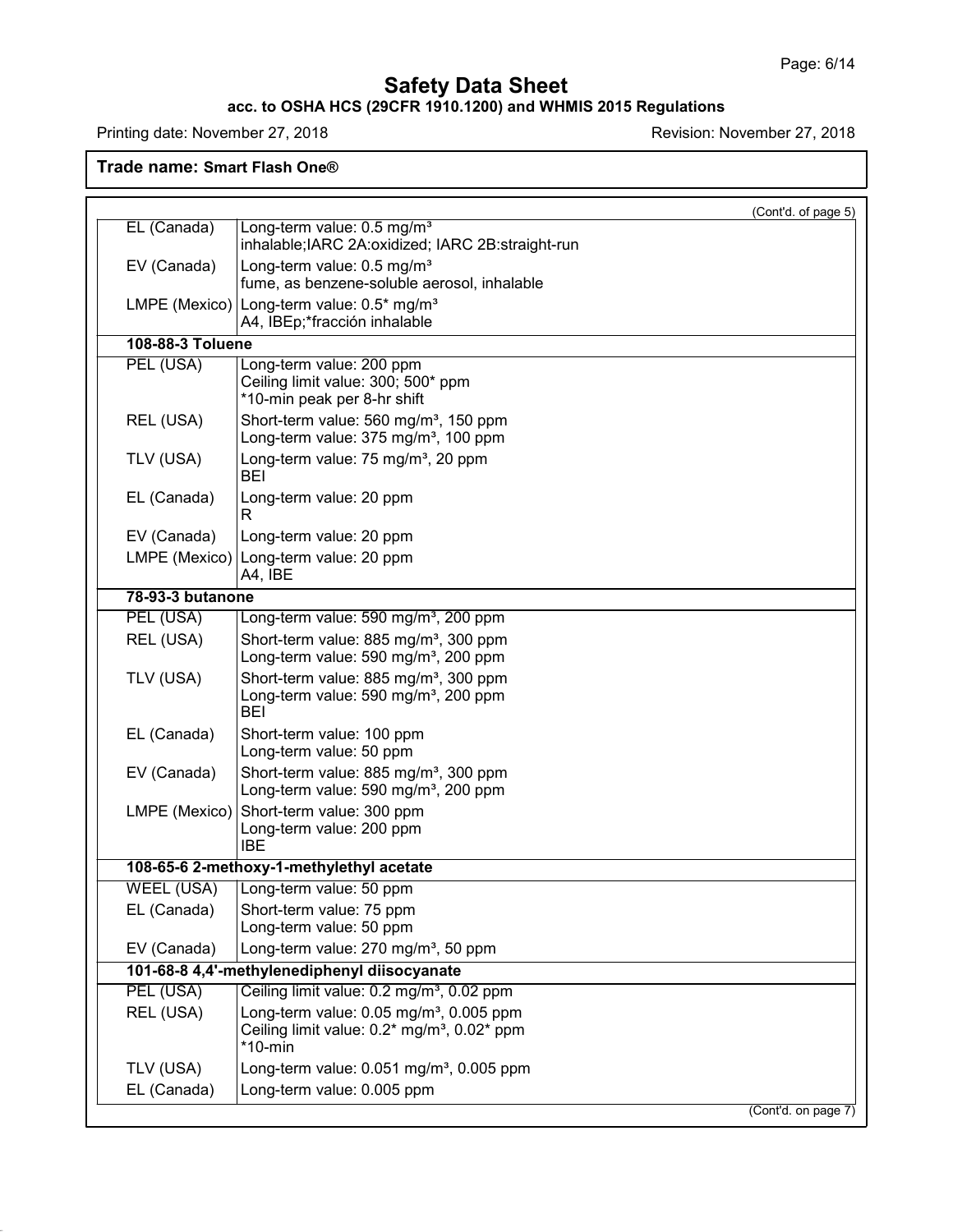#### **acc. to OSHA HCS (29CFR 1910.1200) and WHMIS 2015 Regulations**

Printing date: November 27, 2018 **Printing date: November 27, 2018** 

**Trade name: Smart Flash One®**

|                                                                                    |                                                                                                                                                                                                                                                                                                                                                                                                   | (Cont'd. of page 6) |
|------------------------------------------------------------------------------------|---------------------------------------------------------------------------------------------------------------------------------------------------------------------------------------------------------------------------------------------------------------------------------------------------------------------------------------------------------------------------------------------------|---------------------|
|                                                                                    | Ceiling limit value: 0.01 ppm<br>Skin; S(R)                                                                                                                                                                                                                                                                                                                                                       |                     |
| EV (Canada)                                                                        | Long-term value: 0.005 ppm<br>Ceiling limit value: 0.02 ppm                                                                                                                                                                                                                                                                                                                                       |                     |
|                                                                                    | LMPE (Mexico) Long-term value: 0.005 ppm                                                                                                                                                                                                                                                                                                                                                          |                     |
|                                                                                    | · Ingredients with biological limit values:                                                                                                                                                                                                                                                                                                                                                       |                     |
| 8052-42-4 Asphalt                                                                  |                                                                                                                                                                                                                                                                                                                                                                                                   |                     |
| $BEI (USA)$ -                                                                      | Medium: urine<br>Time: end of shift at end of workweek<br>Parameter: 1-Hydroxypyrene with hydrolysis (nonquantitative)                                                                                                                                                                                                                                                                            |                     |
| 108-88-3 Toluene                                                                   |                                                                                                                                                                                                                                                                                                                                                                                                   |                     |
| BEI (USA) 0.02 mg/L                                                                | Medium: blood<br>Time: prior to last shift of workweek<br>Parameter: Toluene                                                                                                                                                                                                                                                                                                                      |                     |
|                                                                                    | $0.03$ mg/L<br>Medium: urine<br>Time: end of shift<br>Parameter: Toluene                                                                                                                                                                                                                                                                                                                          |                     |
|                                                                                    | 0.3 mg/g creatinine<br>Medium: urine<br>Time: end of shift<br>Parameter: o-Cresol with hydrolysis (background)                                                                                                                                                                                                                                                                                    |                     |
| 78-93-3 butanone                                                                   |                                                                                                                                                                                                                                                                                                                                                                                                   |                     |
| BEI (USA) 2 mg/L                                                                   | Medium: urine<br>Time: end of shift<br>Parameter: MEK                                                                                                                                                                                                                                                                                                                                             |                     |
| <b>Exposure controls</b><br>Avoid breathing vapors.<br><b>Breathing equipment:</b> | General protective and hygienic measures:<br>The usual precautionary measures for handling chemicals should be followed.<br>Keep away from foodstuffs, beverages and feed.<br>Immediately remove all soiled and contaminated clothing.<br>Wash hands before breaks and at the end of work.<br>Avoid contact with the eyes and skin.<br><b>Engineering controls:</b> Provide adequate ventilation. |                     |
|                                                                                    | Combined Organic Vapor and Particulate Respirator is recommended for use during all<br>processing activities.                                                                                                                                                                                                                                                                                     |                     |
|                                                                                    | Suitable respiratory protective device recommended.                                                                                                                                                                                                                                                                                                                                               |                     |
| · Protection of hands:                                                             |                                                                                                                                                                                                                                                                                                                                                                                                   | (Cont'd. on page 8) |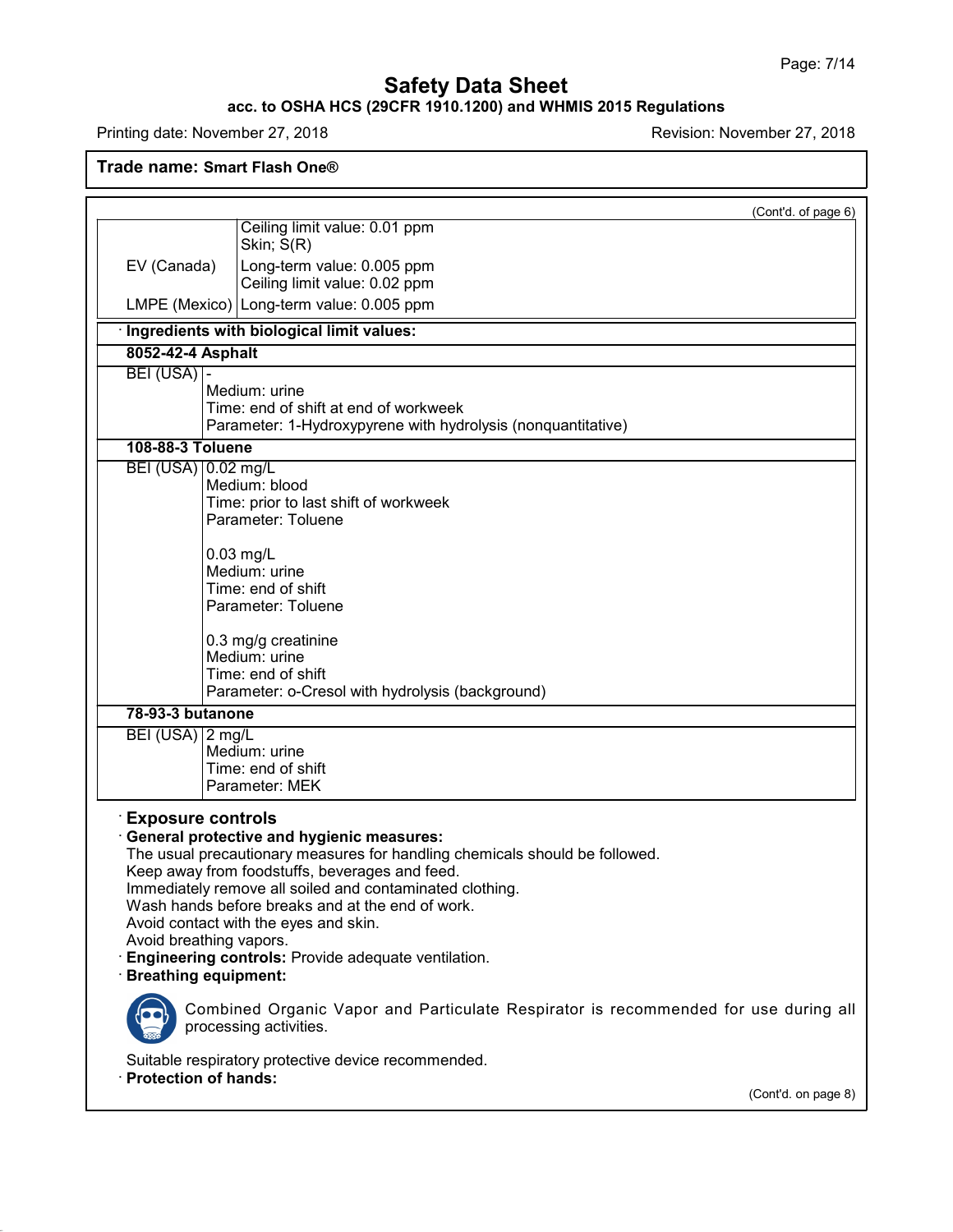# **acc. to OSHA HCS (29CFR 1910.1200) and WHMIS 2015 Regulations**

Printing date: November 27, 2018 **Principal and Principal According Contract Contract Principal According Principal According Principal According Principal According Principal According Principal According Principal Accord** 

### **Trade name: Smart Flash One®**

(Cont'd. of page 7)

Protective gloves

When needed, wear gloves for protection against mechanical hazards.

· **Eye protection:**

48.0

Safety glasses

Follow relevant national guidelines concerning the use of protective eyewear.

- · **Body protection:** Protective work clothing
- · **Limitation and supervision of exposure into the environment** No relevant information available.
- · **Risk management measures** No relevant information available.

| 9 Physical and chemical properties                    |                                                                                                |
|-------------------------------------------------------|------------------------------------------------------------------------------------------------|
| Information on basic physical and chemical properties |                                                                                                |
| $\cdot$ Appearance:                                   |                                                                                                |
| Form:                                                 | Liquid                                                                                         |
| Color:                                                | <b>Brown</b>                                                                                   |
| Odor:                                                 | Solvent-like                                                                                   |
| Odor threshold:                                       | Not determined.                                                                                |
| pH-value:                                             | Not determined.                                                                                |
| <b>Melting point/Melting range:</b>                   | Not determined.                                                                                |
| <b>Boiling point/Boiling range:</b>                   | >35 °C (>95 °F)                                                                                |
| · Flash point:                                        | 10.5 °C (50.9 °F)                                                                              |
| · Flammability (solid, gaseous):                      | Not applicable.                                                                                |
| · Auto-ignition temperature:                          | Not determined.                                                                                |
| <b>Decomposition temperature:</b>                     | Not determined.                                                                                |
| Danger of explosion:                                  | Product is not explosive. However, formation of explosive air/<br>vapor mixtures are possible. |
| <b>Explosion limits</b>                               |                                                                                                |
| Lower:                                                | Not determined.                                                                                |
| Upper:                                                | Not determined.                                                                                |
| Oxidizing properties:                                 | Non-oxidizing.                                                                                 |
| · Vapor pressure:                                     | Not determined.                                                                                |
| · Density:                                            |                                                                                                |
| <b>Relative density:</b>                              | Not determined.                                                                                |
| Vapor density:                                        | >1                                                                                             |
| <b>Evaporation rate:</b>                              | Not determined.                                                                                |
| · Solubility in / Miscibility with                    |                                                                                                |
|                                                       | (Cont'd. on page 9)                                                                            |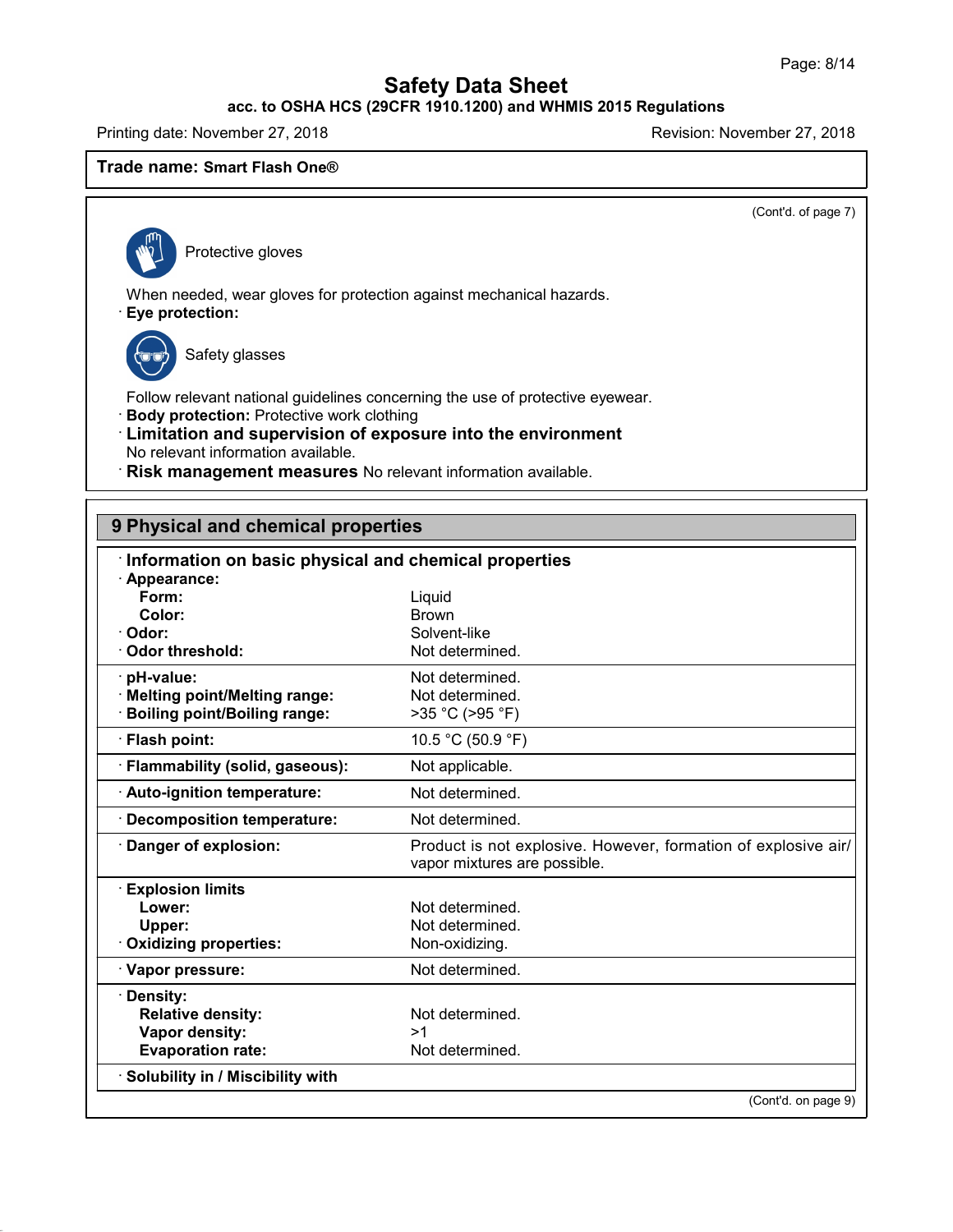(Cont'd. of page 8)

# **Safety Data Sheet**

# **acc. to OSHA HCS (29CFR 1910.1200) and WHMIS 2015 Regulations**

Printing date: November 27, 2018 Revision: November 27, 2018

**Trade name: Smart Flash One®**

**Water:** Water: Not miscible or difficult to mix.

· **Partition coefficient (n-octanol/water):** Not determined.

· **Viscosity**

**Dynamic:** 30000 cP **Kinematic at 40 °C (104 °F):** >20.5 mm²/s · **VOC content:** 225 g/L

**Other information** No relevant information available.

# **10 Stability and reactivity**

- · **Reactivity:** No relevant information available.
- · **Chemical stability:** Stable under normal temperatures and pressures.
- · **Thermal decomposition / conditions to be avoided:**
- No decomposition if used and stored according to specifications.

### · **Possibility of hazardous reactions**

Used empty containers may contain product gases which form explosive mixtures with air. Can form explosive mixtures in air if heated above flash point and/or when sprayed or atomized. Highly flammable liquid and vapor.

Toxic fumes may be released if heated above the decomposition point.

### · **Conditions to avoid**

Keep ignition sources away - Do not smoke.

Store away from oxidizing agents.

· **Incompatible materials** No relevant information available.

### · **Hazardous decomposition products**

Carbon monoxide and carbon dioxide

Hydrogen cyanide (prussic acid)

# **11 Toxicological information**

48.0

### · **Information on toxicological effects**

· **Acute toxicity:** Based on available data, the classification criteria are not met.

| · LD/LC50 values that are relevant for classification: |                          |                                                                          |  |
|--------------------------------------------------------|--------------------------|--------------------------------------------------------------------------|--|
| 108-88-3 Toluene                                       |                          |                                                                          |  |
| Oral                                                   | LD50                     | 5000 mg/kg (rat)                                                         |  |
| Dermal                                                 | ILD50                    | 12124 mg/kg (rabbit)                                                     |  |
|                                                        |                          | Inhalative $\lfloor$ LC50/4h $\rfloor$ 5320 mg/l (mouse)                 |  |
| 101-68-8 4,4'-methylenediphenyl diisocyanate           |                          |                                                                          |  |
| Oral                                                   | LD50                     | 2200 mg/kg (mouse)                                                       |  |
|                                                        | Primary irritant effect: |                                                                          |  |
|                                                        |                          | On the skin: Irritant to skin and mucous membranes.                      |  |
|                                                        |                          | On the eye: Causes eye irritation.                                       |  |
|                                                        |                          | · Sensitization: May cause sensitisation by inhalation and skin contact. |  |
| · IARC (International Agency for Research on Cancer):  |                          |                                                                          |  |
|                                                        |                          | $\sqrt{2}$ and $\sqrt{2}$ and $\sqrt{2}$<br>$\overline{A}$               |  |

(Cont'd. on page 10)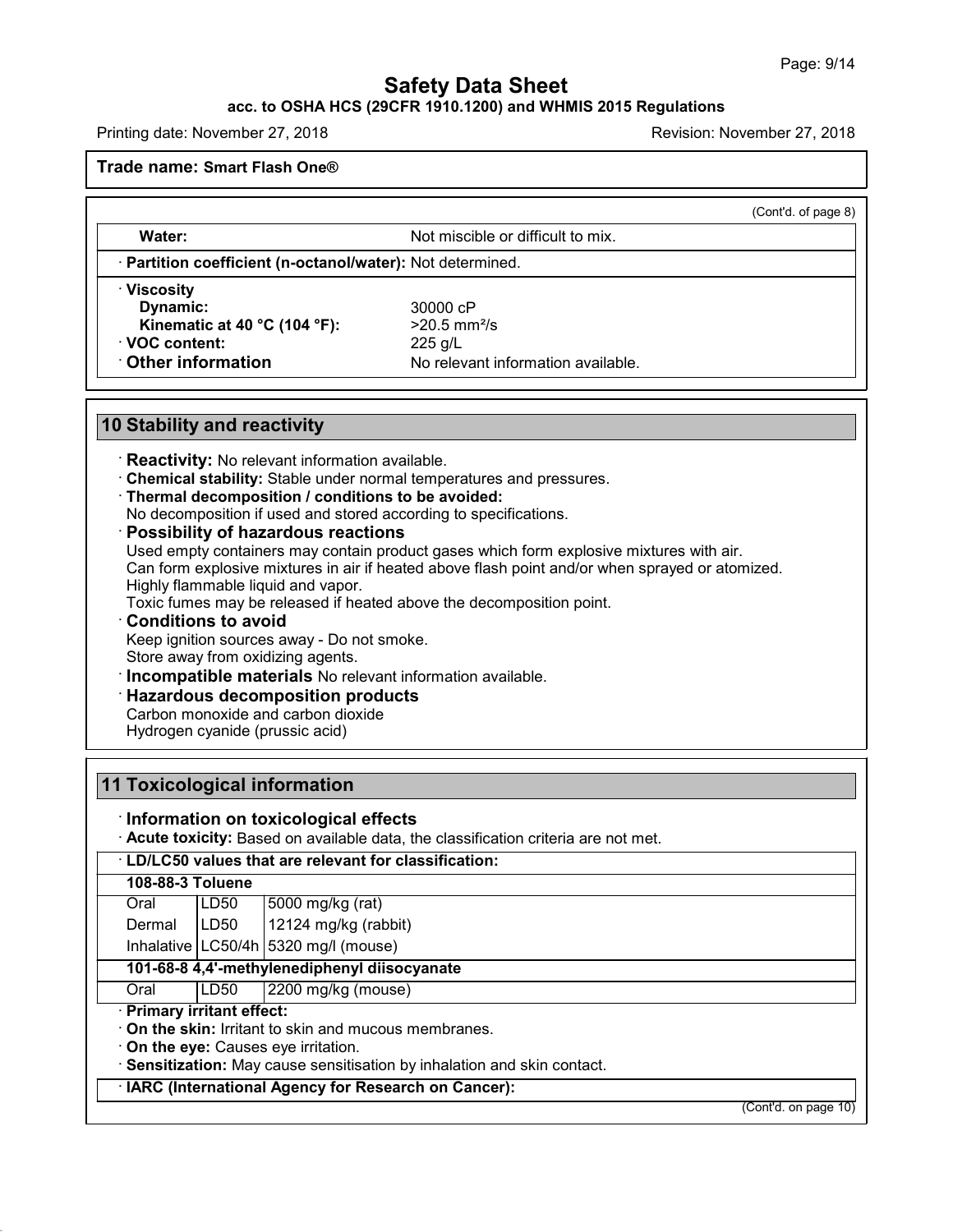### **acc. to OSHA HCS (29CFR 1910.1200) and WHMIS 2015 Regulations**

Printing date: November 27, 2018 Revision: November 27, 2018

**Trade name: Smart Flash One®**

(Cont'd. of page 9)

8052-42-4 Asphalt 2B

# · **NTP (National Toxicology Program):**

None of the ingredients are listed.

### · **OSHA-Ca (Occupational Safety & Health Administration):**

None of the ingredients are listed.

· **Probable route(s) of exposure:**

Ingestion.

Inhalation.

Eye contact.

Skin contact.

· **Germ cell mutagenicity:** Based on available data, the classification criteria are not met.

· **Carcinogenicity:** Suspected of causing cancer.

· **Reproductive toxicity:** Suspected of damaging fertility or the unborn child. Route of exposure: Inhalation.

· **STOT-single exposure:** May cause drowsiness ordizziness.

· **STOT-repeated exposure:**

May cause damage to the central nervous system through prolonged or repeated exposure. Route of exposure: Inhalation.

· **Aspiration hazard:** Based on available data, the classification criteria are not met.

### **12 Ecological information**

#### · **Toxicity**

- · **Aquatic toxicity** No relevant information available.
- · **Persistence and degradability** No relevant information available.
- · **Bioaccumulative potential:** No relevant information available.
- · **Mobility in soil:** No relevant information available.
- · **Additional ecological information**
- · **General notes:** Avoid release to the environment.
- · **Results of PBT and vPvB assessment**
- · **PBT:** Not applicable.
- · **vPvB:** Not applicable.
- · **Other adverse effects** No relevant information available.

### **13 Disposal considerations**

### · **Waste treatment methods**

· **Recommendation:**

48.0

The user of this material has the responsibility to dispose of unused material, residues and containers in compliance with all relevant local, state and federal laws and regulations regarding treatment, storage and disposal for hazardous and nonhazardous wastes.

- · **Uncleaned packagings**
- · **Recommendation:** Disposal must be made according to official regulations.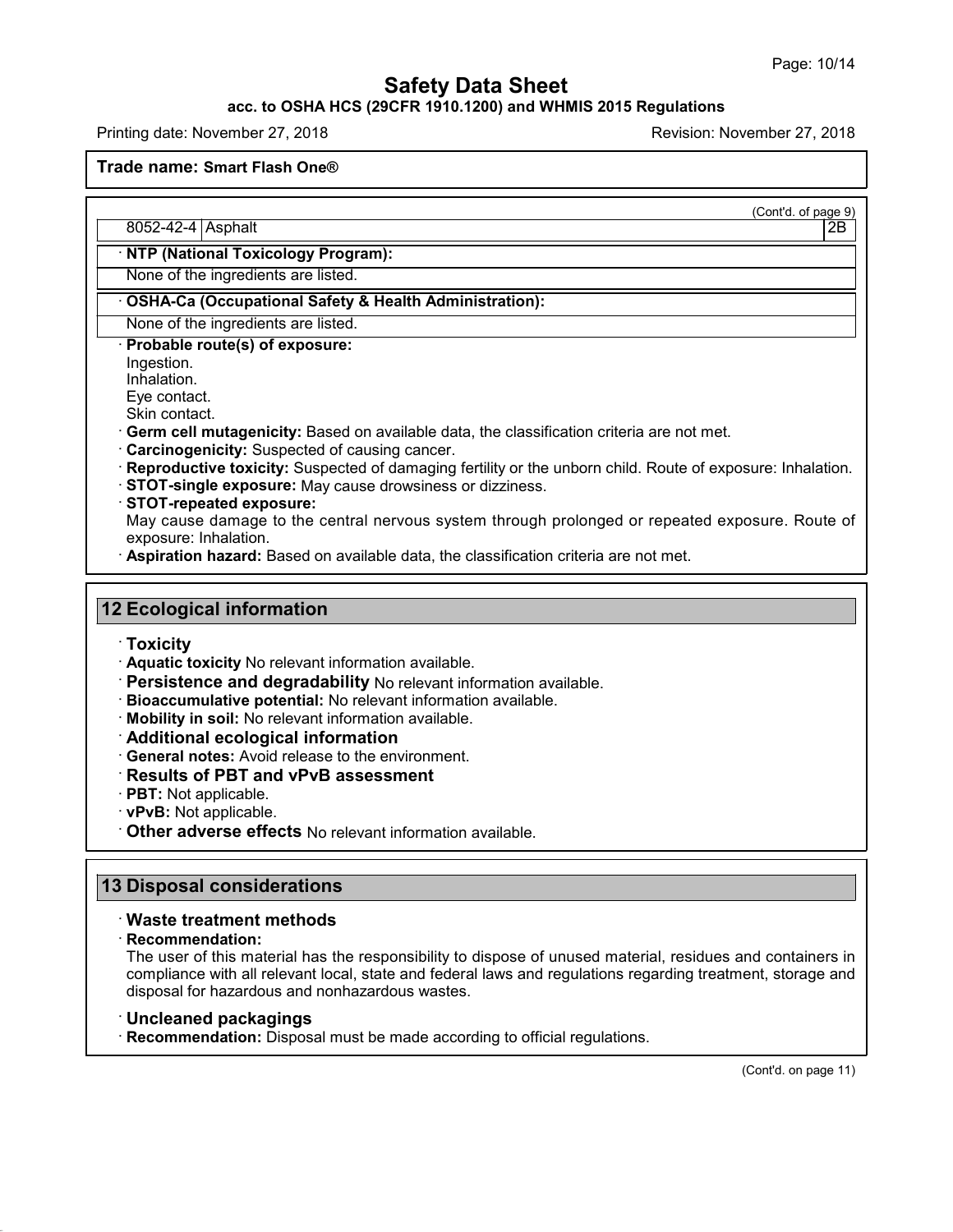#### **acc. to OSHA HCS (29CFR 1910.1200) and WHMIS 2015 Regulations**

Printing date: November 27, 2018 **Printing date: November 27, 2018** 

**Trade name: Smart Flash One®**

48.0

(Cont'd. of page 10)

| <b>14 Transport information</b>                                                   |                                                |
|-----------------------------------------------------------------------------------|------------------------------------------------|
| · UN-Number<br>· DOT, ADR/RID/ADN, IMDG, IATA                                     | <b>UN1263</b>                                  |
| <b>UN proper shipping name</b><br>$\cdot$ DOT, IATA<br>· ADR/RID/ADN, IMDG        | Paint<br><b>PAINT</b>                          |
| Transport hazard class(es)                                                        |                                                |
| $\cdot$ DOT                                                                       |                                                |
|                                                                                   |                                                |
| · Class                                                                           | 3                                              |
| · Label<br>· ADR/RID/ADN                                                          | 3                                              |
|                                                                                   |                                                |
| · Class                                                                           | 3(F1)                                          |
| · Label                                                                           | 3                                              |
| · IMDG, IATA                                                                      |                                                |
| · Class                                                                           | 3                                              |
| · Label                                                                           | 3                                              |
| · Packing group<br>· DOT, ADR/RID/ADN, IMDG, IATA                                 | $\sf II$                                       |
| <b>Environmental hazards</b><br>· Marine pollutant:                               | No                                             |
| <b>Special precautions for user</b><br>· Danger code (Kemler):<br>· EMS Number:   | Warning: Flammable liquids<br>33<br>$F-E, S-E$ |
| Transport in bulk according to Annex II of<br><b>MARPOL73/78 and the IBC Code</b> | Not applicable.                                |
| Transport/Additional information:<br>$\cdot$ DOT                                  |                                                |
|                                                                                   | (Cont'd. on page 12)                           |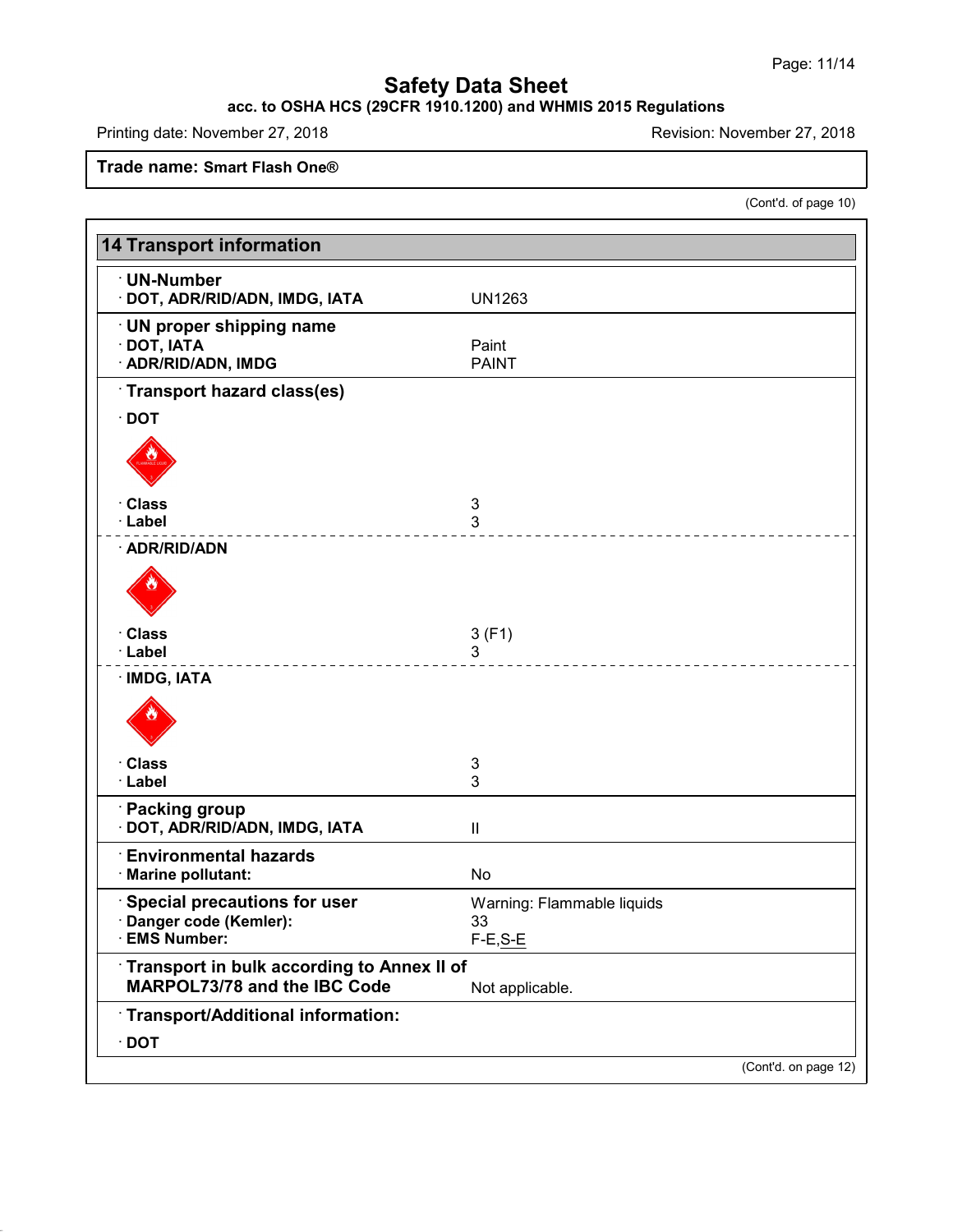**acc. to OSHA HCS (29CFR 1910.1200) and WHMIS 2015 Regulations**

Printing date: November 27, 2018 **Printing date: November 27, 2018** 

48.0

| Trade name: Smart Flash One®                                                                                                                                        |
|---------------------------------------------------------------------------------------------------------------------------------------------------------------------|
| (Cont'd. of page 11)                                                                                                                                                |
| Limited Quantity for packages less than 30 kg gross and inner packagings less than 5 L each.                                                                        |
| · ADR/RID/ADN                                                                                                                                                       |
| Limited Quantity for packages less than 30 kg gross and inner packagings less than 5 L each.                                                                        |
| · IMDG                                                                                                                                                              |
| Limited Quantity for packages less than 30 kg gross and inner packagings less than 5 L each.                                                                        |
| · IATA<br>Limited Quantity for packages less than 30 kg gross and inner packagings less than 0.5 L each /<br>$1 L$ net.                                             |
| <b>15 Regulatory information</b><br>Safety, health and environmental regulations/legislation specific for the substance or<br>mixture<br><b>United States (USA)</b> |
| <b>SARA</b><br>Section 302 (extremely hazardous substances):                                                                                                        |
| None of the ingredients are listed.                                                                                                                                 |
| Section 355 (extremely hazardous substances):                                                                                                                       |
| None of the ingredients are listed.                                                                                                                                 |
| Section 313 (Specific toxic chemical listings):                                                                                                                     |
| 108-88-3 Toluene<br>78-93-3 butanone                                                                                                                                |
| 101-68-8 4,4'-methylenediphenyl diisocyanate                                                                                                                        |
| · TSCA (Toxic Substances Control Act)                                                                                                                               |
| All ingredients are listed.                                                                                                                                         |
| <b>Proposition 65 (California)</b><br><b>Chemicals known to cause cancer:</b><br>Listed under a chemical family; not directly listed by CAS #.<br>8052-42-4 Asphalt |
| Chemicals known to cause developmental toxicity for females:                                                                                                        |
| None of the ingredients are listed.                                                                                                                                 |
| Chemicals known to cause developmental toxicity for males:                                                                                                          |
|                                                                                                                                                                     |

(Cont'd. on page 13)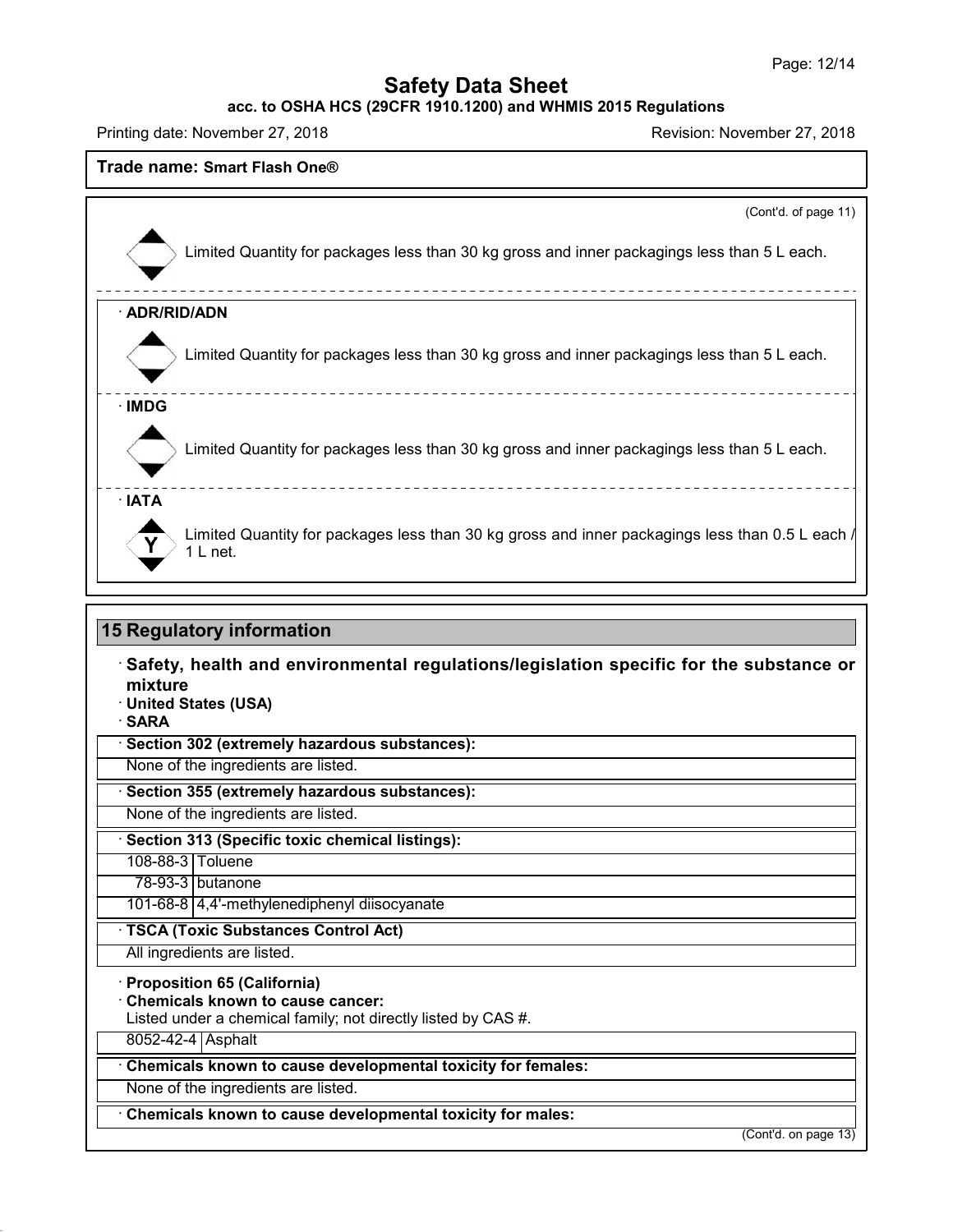#### **acc. to OSHA HCS (29CFR 1910.1200) and WHMIS 2015 Regulations**

Printing date: November 27, 2018 Revision: November 27, 2018

**Trade name: Smart Flash One®**

(Cont'd. of page 12)

None of the ingredients are listed.

· **Chemicals known to cause developmental toxicity:**

108-88-3 Toluene

· **EPA (Environmental Protection Agency):**

108-88-3 Toluene II

78-93-3 butanone I

101-68-8 4,4'-methylenediphenyl diisocyanate D, CBD

· **IARC (International Agency for Research on Cancer):**

8052-42-4 | Asphalt 2B

· **Canadian Domestic Substances List (DSL) (Substances not listed.):**

All ingredients are listed.

### **16 Other information**

48.0

This information is based on our present knowledge. However, this shall not constitute a guarantee for any specific product features and shall not establish a legally valid contractual relationship.

#### · **Abbreviations and acronyms:**

ADR: European Agreement concerning the International Carriage of Dangerous Goods by Road IMDG: International Maritime Code for Dangerous Goods DOT: US Department of Transportation IATA: International Air Transport Association CAS: Chemical Abstracts Service (division of the American Chemical Society) LC50: Lethal concentration, 50 percent LD50: Lethal dose, 50 percent PBT: Persistant, Bio-accumulable, Toxic vPvB: very Persistent and very Bioaccumulative OSHA: Occupational Safety & Health Administration Flam. Liq. 2: Flammable liquids – Category 2 Flam. Liq. 3: Flammable liquids – Category 3 Acute Tox. 4: Acute toxicity – Category 4 Skin Irrit. 2: Skin corrosion/irritation – Category 2 Eye Irrit.2A: Serious eye damage/eye irritation – Category 2A Resp. Sens. 1: Respiratory sensitisation – Category 1 Skin Sens. 1: Skin sensitisation – Category 1 Carc. 2: Carcinogenicity – Category 2 Repr. 2: Reproductive toxicity – Category 2 STOT SE 3: Specific target organ toxicity (single exposure) – Category 3 STOT RE 2: Specific target organ toxicity (repeated exposure) – Category 2 Asp. Tox. 1: Aspiration hazard – Category 1 · **Sources** Website, European Chemicals Agency (echa.europa.eu) Website, US EPA Substance Registry Services (ofmpub.epa.gov/sor internet/registry/substreg/home/ overview/home.do) Website, Chemical Abstracts Registry, American Chemical Society (www.cas.org) Patty's Industrial Hygiene, 6th ed., Rose, Vernon, ed. ISBN: 978-0-470-07488-6 Casarett and Doull's Toxicology: The Basic Science of Poisons, 8th Ed., Klaasen, Curtis D.,ed., ISBN: 978-0-07-176923-5. Safety Data Sheets, Individual Manufacturers SDS Prepared by: ChemTel Inc. 1305 North Florida Avenue (Cont'd. on page 14)